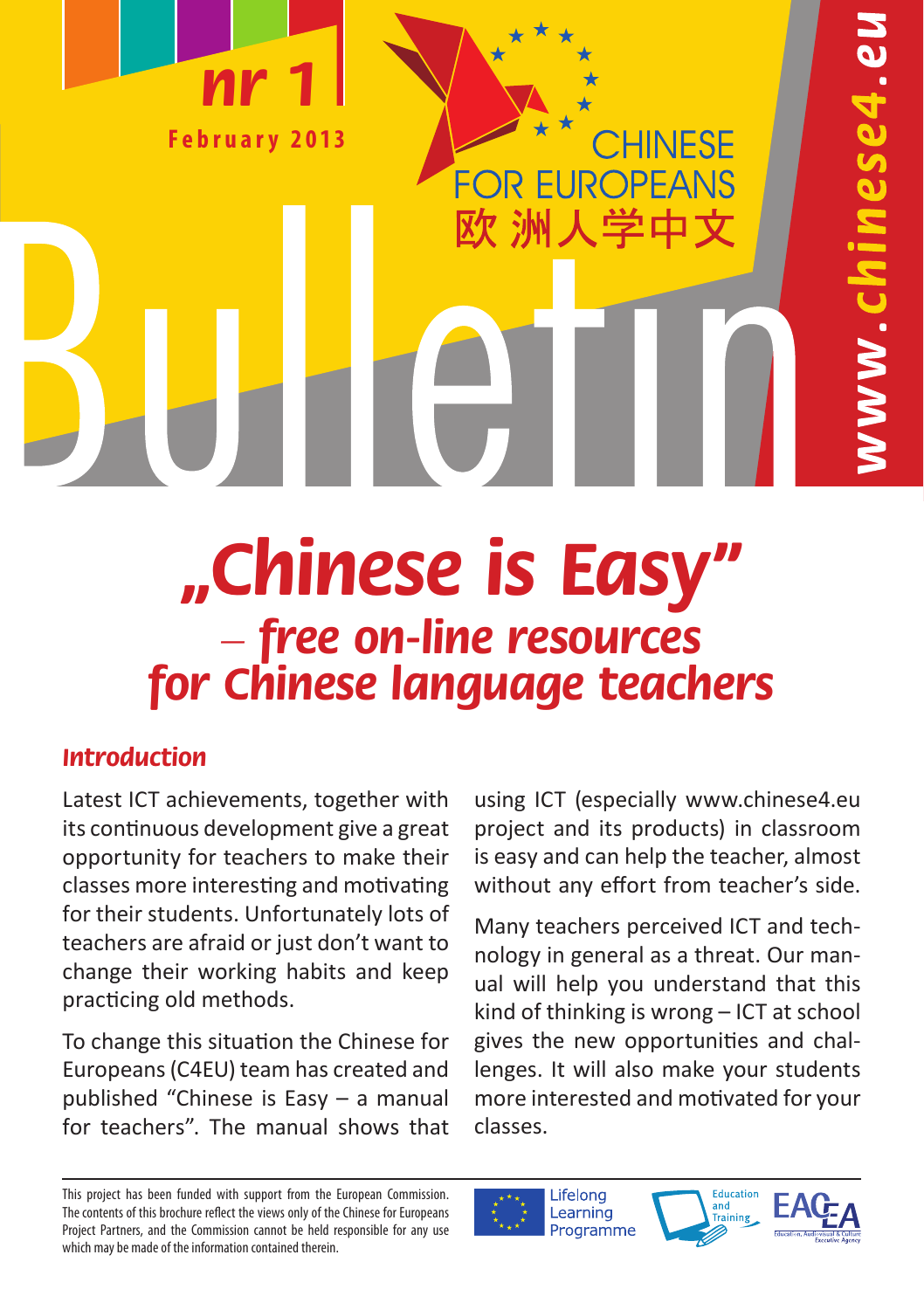### **Why to choose "Chinese4eu"?**

By visiting www.Chinese4.eu project website teachers can find 4 different thematic Chinese language courses. Each one designed for a different target group. There is a course for children, students, businessmen and for a wide group of tourists visiting China. Each course contains different educational resources ready for use in the classroom.

It's worth adding that all courses are full of different multimedia material such as audio, interactive exercises, tests, animations or educational games, which make process of teaching and learning more attractive and motivating.

Furthermore the educational activities are focused on learning and teaching methods. They are tailored to the needs of the target groups not only by the thematic content but also by the methodology and form of the content presentation. Classical e-learning is used for students. Micro learning with content delivered on user's e-mail is used for businessmen. For tourist we have prepared mobile phone application in mobile learning (m-learning) methodology. Last but not least are children for whom game-based learning methodology was used to make the process of language acquisition attractive and full of fun.

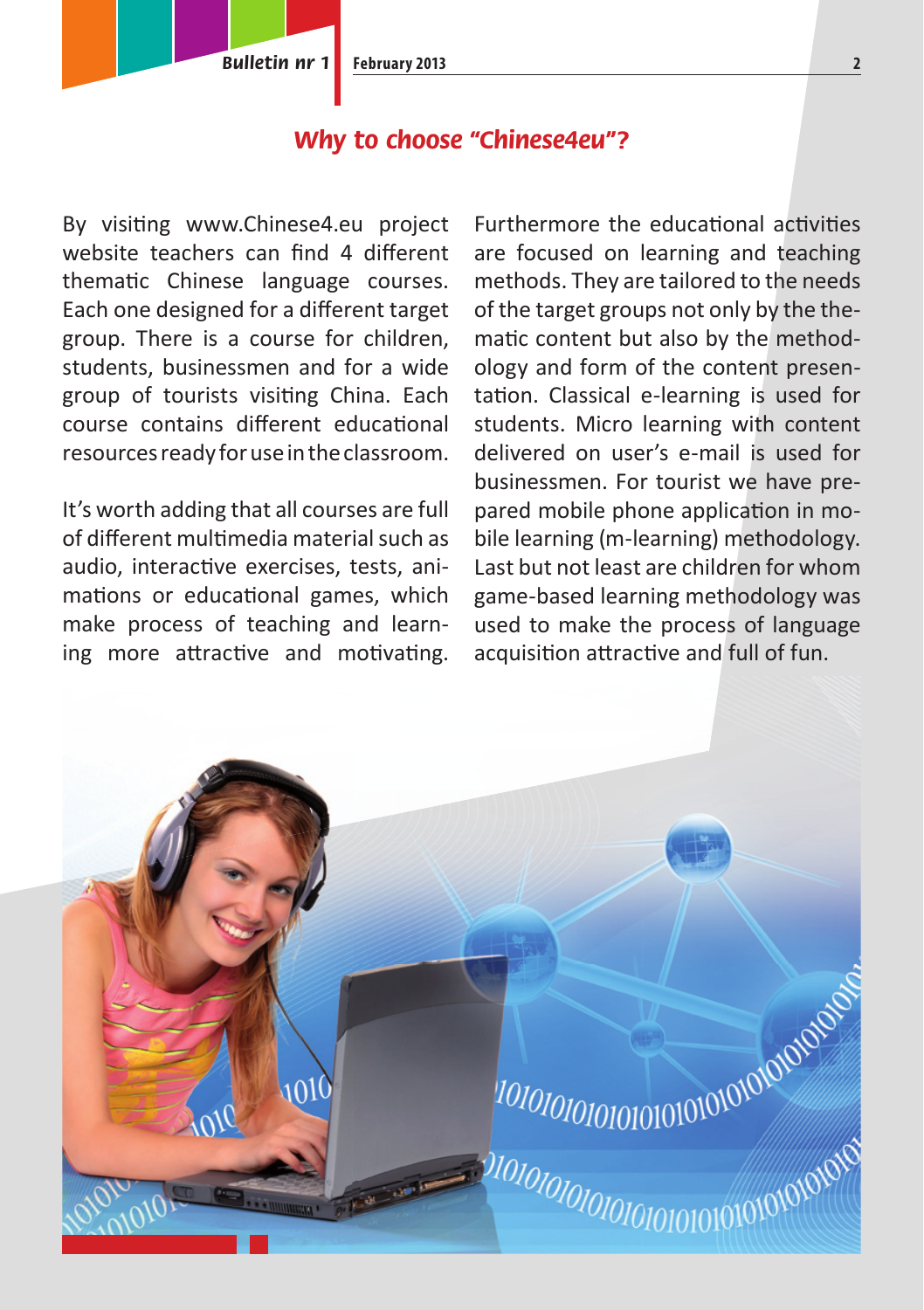## **How Chinese4eu project can be effectively used during Chinese language classes?**

"Chinese is Easy – a manual for teachers" has two main aims. The first, it is a guide to our educational platform "Chinese4eu" showing products of the C4EU project with information on how to use them. The second, it plays role of a compendium with examples of lesson's plans and scenarios ready to use during language classes.

The main purpose of "Chinese is Easy" is to encourage Chinese language teachers to use our ICT based resources in their everyday working practice. Why? There are many reasons: usage of students' ICT skills, encourage to selflearning and critical thinking, making classes more attractive, breaking "oldfashioned" patterns of teaching - those are just a few of them.

The structure of the "Chinese is easy – a manual for teachers" is based on logical scheme:

- **I** Description of the methodology used in the module.
- **II** Presentation of the module functionality within project website.
- **III** Teaching scenarios based on module content – can be used within the classes.

The **modern teacher** is no longer a source of knowledge – **is a guide** to the virtual world of knowledge.

Nowadays in the era of Google and Wikipedia – the model of the teacher as infallible and omniscient person is becoming anachronistic. The modern teacher should assume the role of a guide, who supervises the process of education, helps students in searching of knowledge, identifies and presents good sources for self-education plus shows advantages and disadvantages of each method (source). This approach helps students to find their own, best way for learning, which is helpful not only with language learning but whole Lifelong Learning Process. Unfortunately this cannot be achieved without the use of ICT in teaching. Modern technology has not only started to affect our everyday life but also teaching and learning process. People expect to be able to work and learn in every place whenever they have "free time". The traditional school where the teacher stands in front of the blackboard, students make notes, read books, then write test – slowly goes to the past.